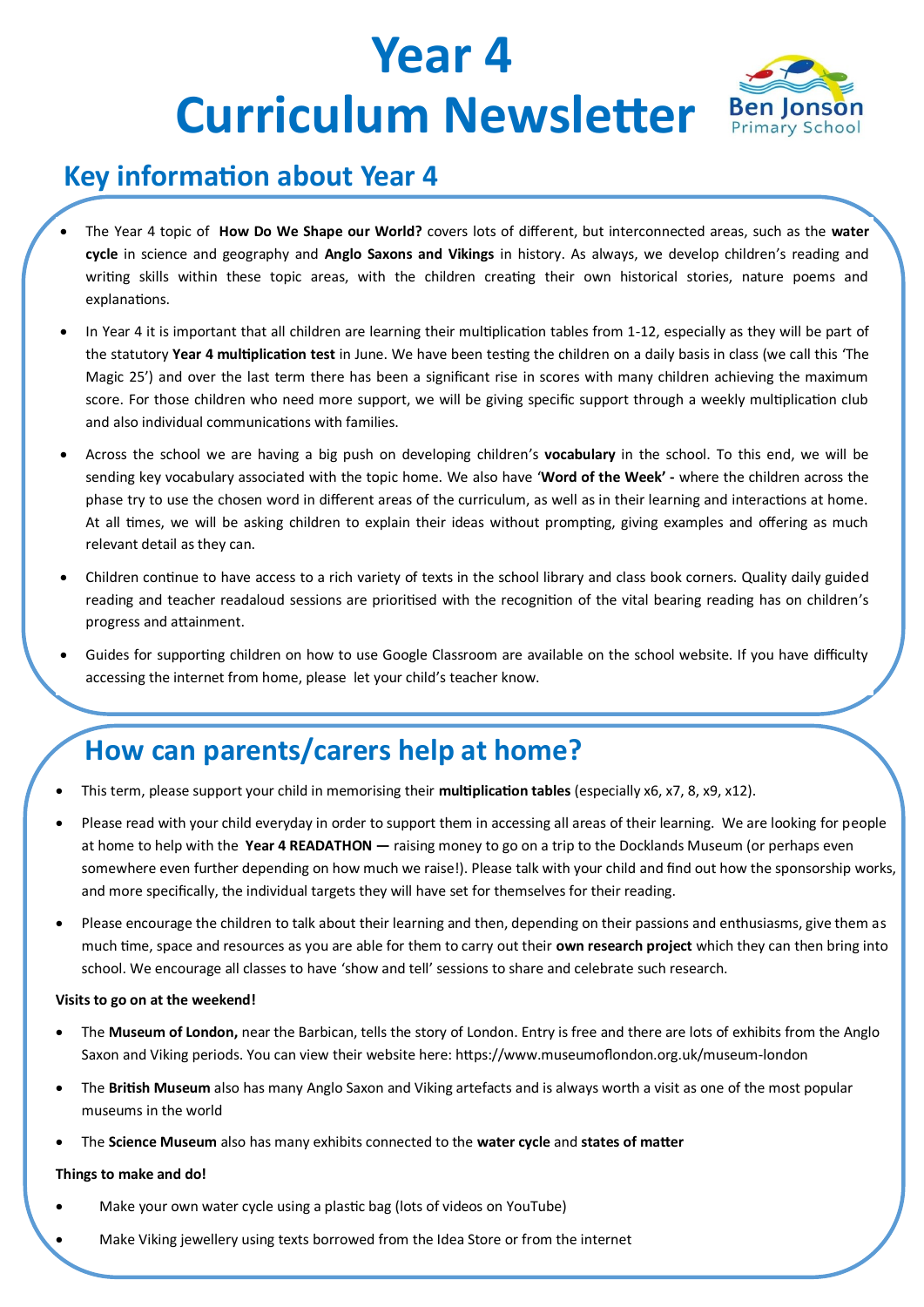# **Year 4's topic for the Summer term is**

## **How Do We Shape Our World?**